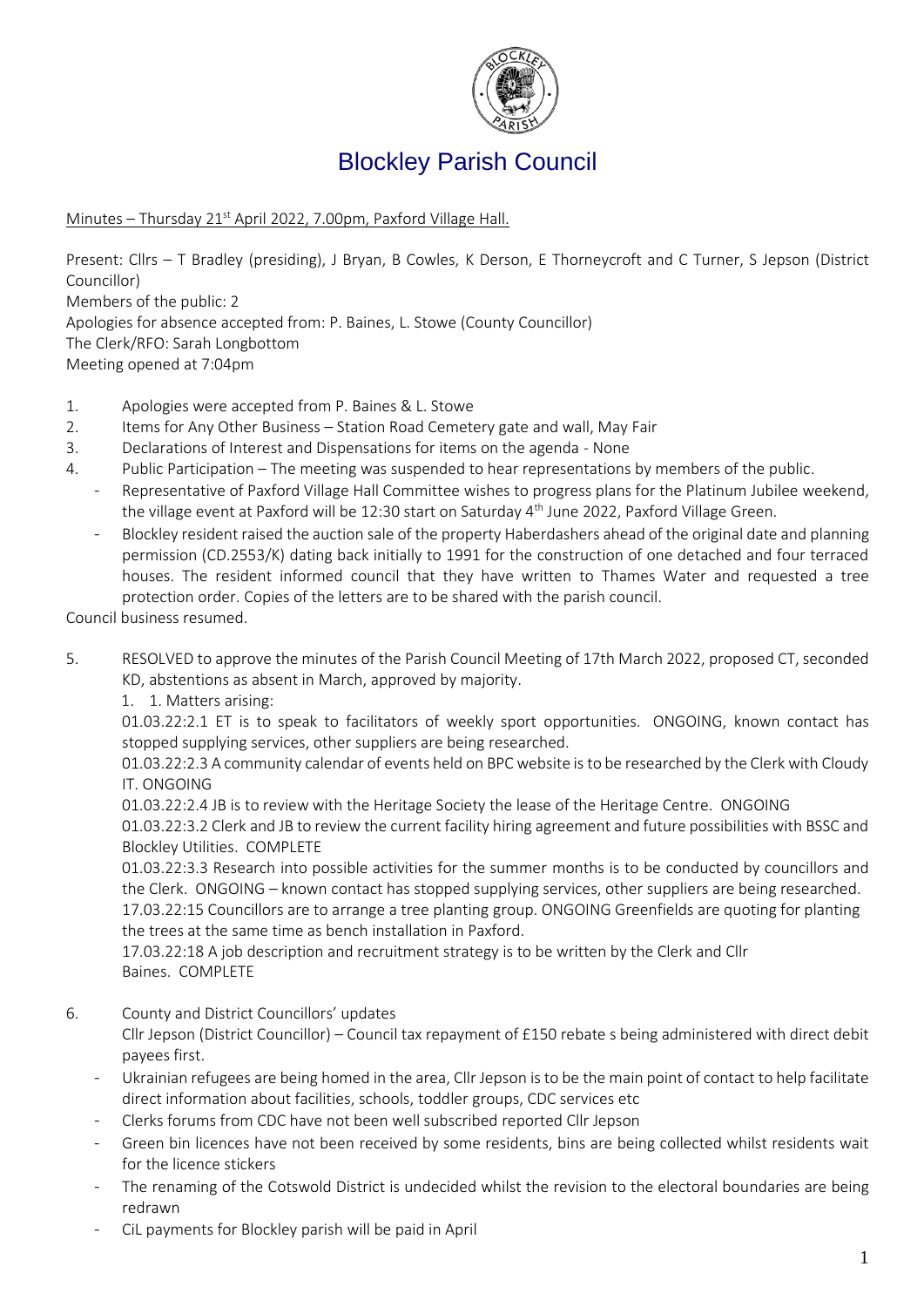- Residents have raised concerns to Cllr Jepson about planning application 21/04800/FUL, the application is to be reviewed again by the parish council
- 7. Planning applications were circulated ahead of the meeting,

22/01181/FUL Review of the building materials required by BPC

22/00799/FUL Comment agreed: BPC request lighting restrictions are secured through a planning condition (if appropriate) to minimise impacts on nocturnal biodiversity.

- 8. Finance:
	- 1. Finance Report for 11th March 2022 31st March 2022 detailing all accounts held by the council and end of year position was circulated ahead of the meeting

2. RESOLVED to approve expenditure from 11th March 2022 to 31 $\mathrm{st}$  March 2022 proposed BC, seconded JB, unanimous.

3. RESOLVED to approve the end of year bank reconciliations as of 31.03.2022 proposed BC, seconded JB, unanimous.

4. RESOLVED to approve the internal risk management processes proposed BC, seconded ET, unanimous.

5. RESOLVED to approve the rates for Members Allowances and Expenses in accordance with the limits advised by the Parish Remuneration Panel of Cotswold District Council, proposed BC, seconded TB, unanimous.

6. RESOLVED to approve the continuation of the clerk's registration in the NEST pension scheme, proposed BC, seconded TB, unanimous.

7. RESOLVED to approve the process of BACS payments as stated at Financial Regulation 24.9, proposed BC, seconded JB, unanimous.

8. RESOLVED to approve the direct debit payments: Grunden, NEST pension, Unity Bank Service and BT, proposed BC, seconded TB, unanimous.

# 9. Policy reviews: Review and approve the following

1 RESOLVED to approve the Code of Conduct 2022, proposed TB, seconded JB, unanimous.

- 2 RESOLVED to approve the Social Media Policy 2022, proposed TB, seconded JB, unanimous.
- 3 RESOLVED to approve the Grants Awarding Policy 2022, proposed TB, seconded JB, unanimous.
- 4 RESOLVED to approve the Finance Regulations Policy 2022, proposed TB, seconded JB, unanimous.
- 5 DEFFERED to approve the Data Protection Policy 2022, named person to be added.
- 6 RESOLVED to approve the Health and Safety Policy 2022, proposed TB, seconded JB, unanimous.
- 7 RSOLVED to approve the Grievance Policy 2022, proposed TB, seconded JB, unanimous.

8 RESOLVED to approve the Complaints Policy 2022, proposed TB, seconded JB, unanimous.

10. Burials: Cllr Bryan

1. RESOLVED to approve the purchase and installation of a new cemetery noticeboard at £1350.00, proposed JB, seconded TB, unanimous.

2. RESOLVED to approve tree works in the churchyard £1,300, proposed JB, seconded BC, unanimous. RESOLVED to approve tree works in the cemetery £3,500, proposed JB, seconded BC, unanimous.

CT to notify neighbouring residents of the impending works to the ash tree (ACTION: 21.04.22:10.2.1) Herbicides not to be used, Clerk to inform Stockwell Davies ((ACTION: 21.04.22:10.2.2)

# 11. Recreation and Youth update by Cllr Derson

A meeting has been held with the Blockley Sports and Social Club, hire charges are being reviewed by the committee and changes will be effective from September. Further quotations are being obtained for painting the basket swing at Churchill Close. The area of new seating at Churchill Close and the grass seed is under threat from the dry conditions, rope is to be put up temporarily to protect the bank whilst the grass is allowed to grow.

> 1. RESOLVED to appoint ROSPA to conduct play area inspections, proposed KD, seconded BC, unanimous.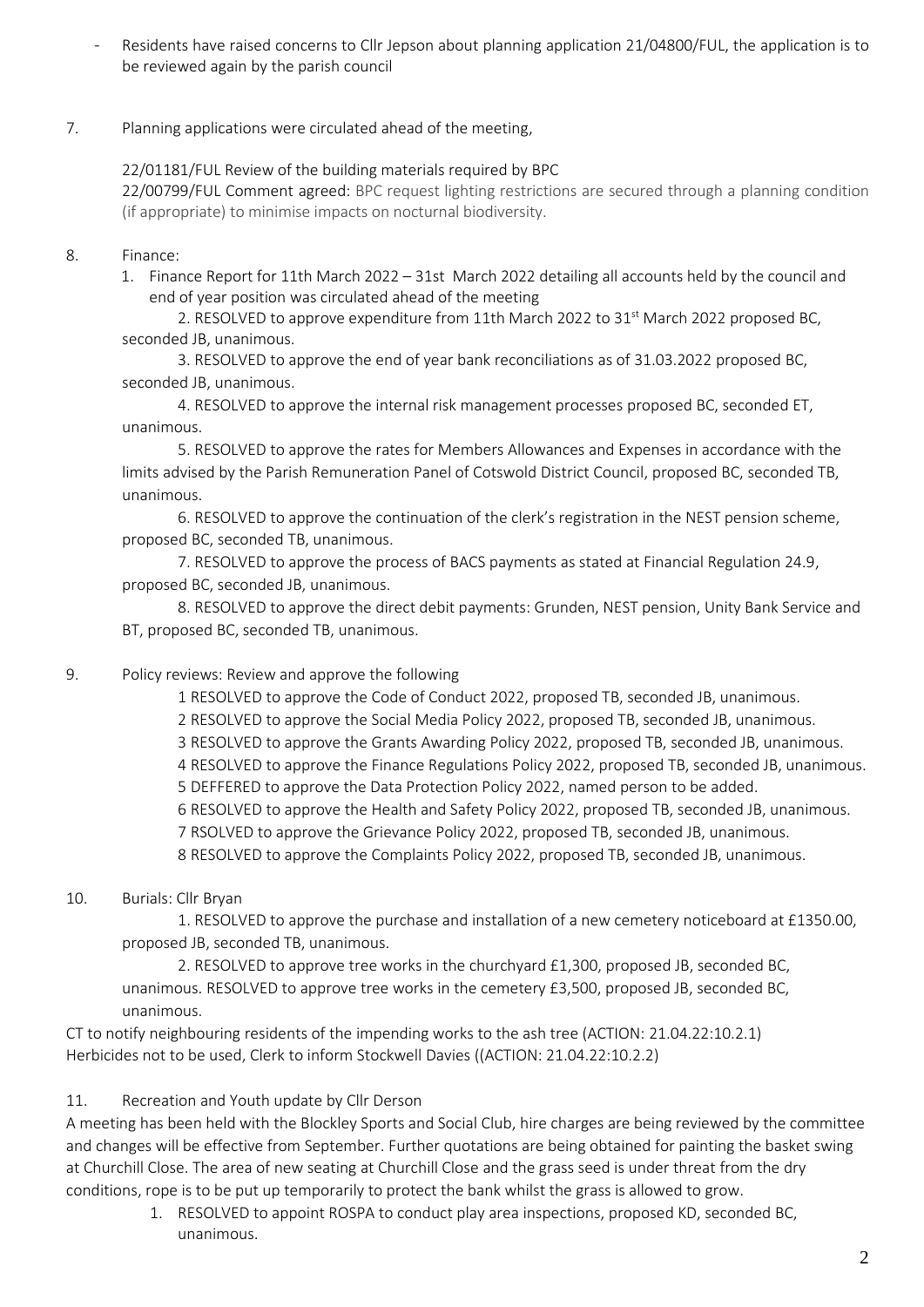### 12. Speed watch update – Cllr Turner

Volunteers have grown to 12, 10 in Blockley, 2 from Paxford. A training session is to be planned (ACTION: 21.04.22:12.1) CT and Clerk to arrange the equipment and training session

13. To consider the purchase and flying of the Ukrainian flag at Blockley flagpole – Cllr Bradley RESOLVED to purchase a Ukrainian flag, proposed TB, seconded JB, unanimous (ACTION: 21.04.22:13.1) Clerk to speak to parish flag master about the councillor's views and to source a flag ideally through supporting Ukrainian charities.

#### 14. Environmental Sustainability update – Cllr Turner

- The climate and environmental action list is being worked through so no meeting until May

- Litter picking across the parish has been well supported, further events will be organised

- The working group are refining the terms of reference to become a committee

#### 15. Personnel update - Cllr Bryan

- A wider distribution of the advert for Clerk and RFO is required using local parish Facebook pages, (Chipping Campden, Ebrington & Moreton in Marsh) Linked In, GAPTC and Class-List are all to be used to promote the vacancy - RESOLVED in line with the Terms of Reference to approve the Personnel Committee responsibility for the selection and recruitment of council staff, proposed TB, seconded CT, unanimous. Applicant CVs are to be circulated to all council members

- The Maintenance Officer is to receive his annual review imminently

16. Queen's Platinum Jubilee update - Cllr Thorneycroft & Cllr Bradley

- The next meeting is to be held 19<sup>th</sup> May, an update will be emailed to all contributors to inform them of progress and the meeting date

- A Build Back Better Grant has been submitted for the activities in the village of Blockley

- Two loos are to be hired, one for Paxford and one for Draycott, in line with the budget agreed at the March BPC meeting

- Individual village timings are to be agreed and circulated; a local graphic designer has volunteered to generate promotional material

# 17. Clerk's update and correspondence log

Clerk to provide councillors with annual maintenance costs of running a defibrillator (ACTION: 21.04.22:17.1)

18. Any other business – Cemetery gates and wall, quotations and proposals of works are to be obtained ahead of the May meeting.

May fair – A request to host a stall promoting awareness of the council and meet councillors is to be made to at the May Fair committee.

Meeting closed at 21:05.

Approved by Blockley Parish Council:

Signed…………………………………………………………..Print………………………………………………………..Date………………………………………

Action points:

01.03.22:2.1 ET is to speak to facilitators of weekly sport opportunities.  

01.03.22:2.3 A community calendar of events held on BPC website is to be researched by the Clerk with Cloudy IT. 

01.03.22:2.4 JB is to review with the Heritage Society the lease of the Heritage Centre.